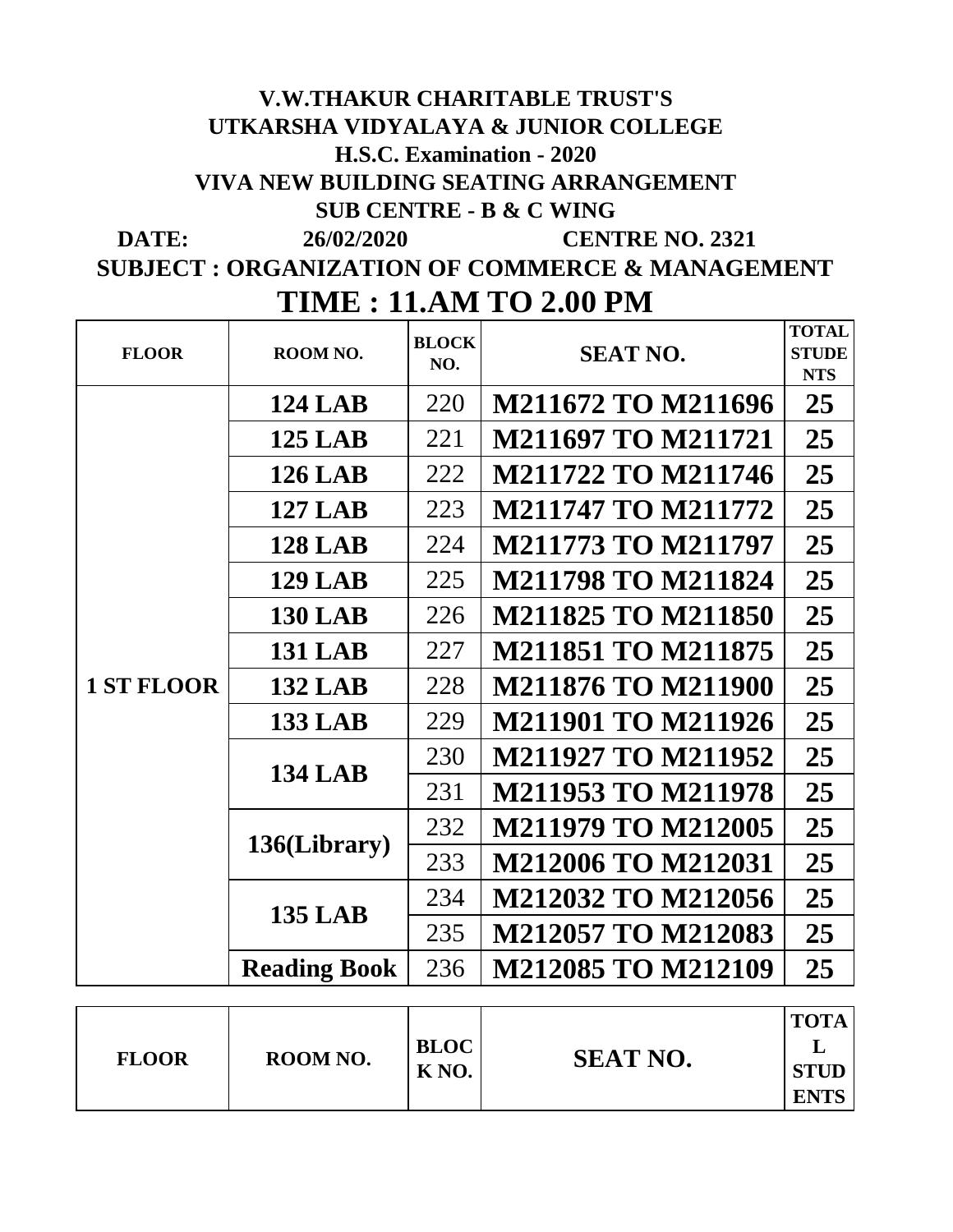| $2^{ND}$ FLOOR<br><b>FLOOR</b><br>3 <sup>RD</sup> FLOOR |          | 216                 | <b>M211568 TO M211592</b> | 25                                         |
|---------------------------------------------------------|----------|---------------------|---------------------------|--------------------------------------------|
|                                                         | C/220    | 217                 | <b>M211593 TO M211618</b> | 25                                         |
|                                                         | C/221    | 218                 | <b>M211619 TO M211646</b> | 25                                         |
|                                                         | C/222    | 219                 | <b>M211647 TO M211671</b> | 25                                         |
|                                                         | ROOM NO. | <b>BLOCK</b><br>NO. | <b>SEAT NO.</b>           | <b>TOTAL</b><br><b>STUDE</b><br><b>NTS</b> |
|                                                         | B/316    | 198                 | <b>M211113 TO M211137</b> | 25                                         |
|                                                         | B/317    | 199                 | <b>M211138 TO M211162</b> | 25                                         |
|                                                         |          | 200                 | <b>M211163 TO M211187</b> | 25                                         |
|                                                         | B/318    | 201                 | <b>M211188 TO M211212</b> | 25                                         |
|                                                         |          | 202                 | <b>M211213 TO M211237</b> | 25                                         |
|                                                         | B/319    | 203                 | <b>M211238 TO M211263</b> | 25                                         |
|                                                         | C/320    | 204                 | <b>M211264 TO M211288</b> | 25                                         |
|                                                         |          | 205                 | <b>M211289 TO M211313</b> | 25                                         |
|                                                         | C/324    | 206                 | <b>M211314 TO M211338</b> | 25                                         |
|                                                         |          | 207                 | M211339 TO M211363        | 25                                         |
|                                                         | C/325    | 208                 | <b>M211364 TO M211388</b> | 25                                         |
|                                                         |          | 209                 | <b>M211389 TO M211414</b> | 25                                         |
|                                                         | C/327    | 210                 | <b>M211415 TO M211439</b> | 25                                         |
|                                                         |          | 211                 | <b>M211440 TO M211464</b> | 25                                         |
|                                                         | B/328    | 212                 | <b>M211465 TO M211489</b> | 25                                         |
|                                                         |          | 213                 | <b>M211490 TO M211514</b> | 25                                         |
|                                                         | B/329    | 214                 | <b>M211515 TO M211541</b> | 25                                         |
|                                                         |          | 215                 | <b>M211542 TO M211567</b> | 25                                         |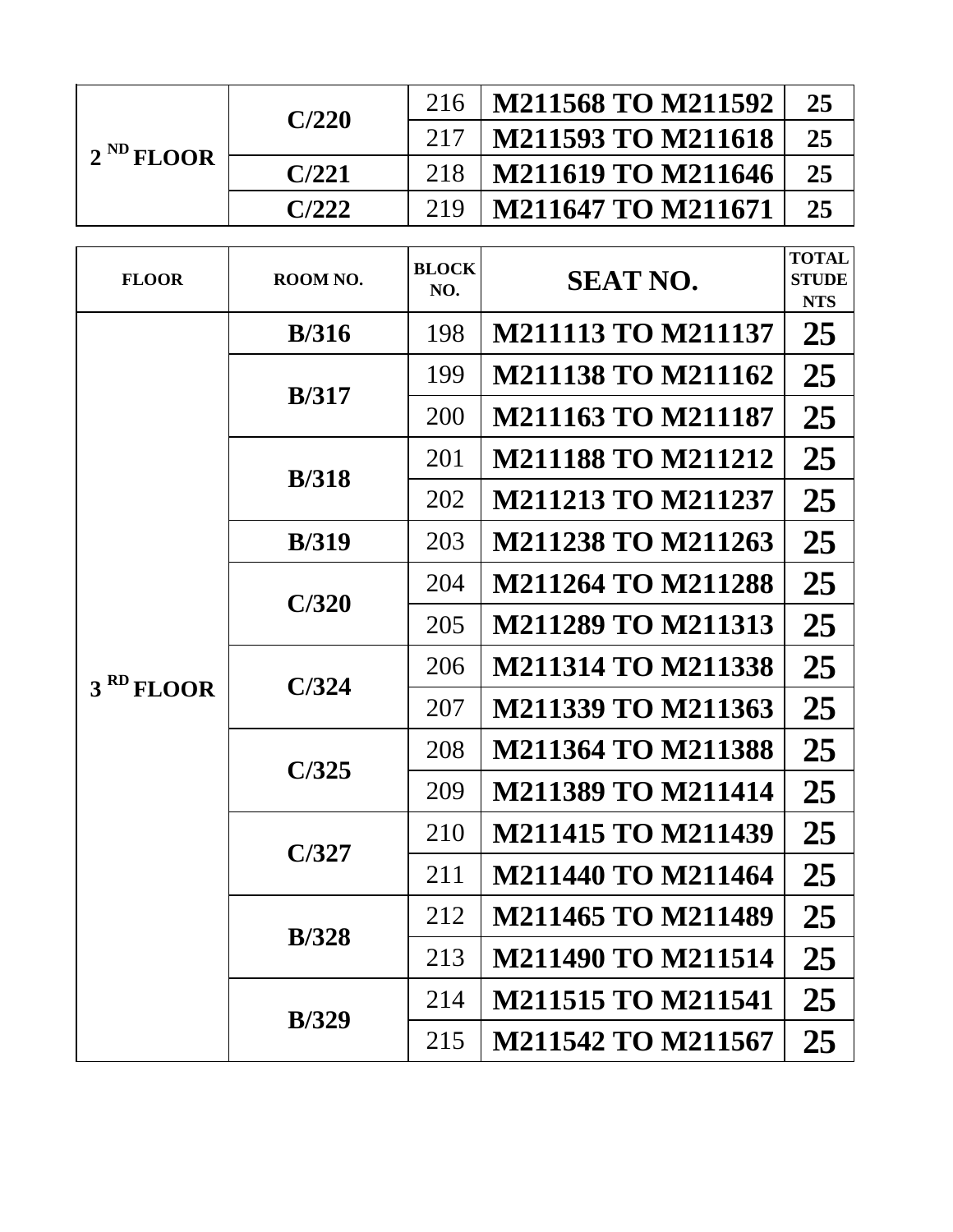|                   |               |                   |                           | <b>TOTA</b>                |
|-------------------|---------------|-------------------|---------------------------|----------------------------|
| <b>FLOOR</b>      | ROOM NO.      | <b>BLOC</b>       | <b>SEAT NO.</b>           | L                          |
|                   |               | K <sub>NO</sub> . |                           | <b>STUDE</b><br><b>NTS</b> |
|                   | B/416         | 169               | <b>M210369 TO M210394</b> | 25                         |
|                   |               |                   |                           |                            |
|                   | B/417         | 170               | <b>M210395 TO M210419</b> | 25                         |
|                   |               | 171               | <b>M210420 TO M210446</b> | 25                         |
|                   | B/418         | 172               | <b>M210447 TO M210471</b> | 25                         |
|                   |               | 173               | <b>M210472 TO M210496</b> | 25                         |
|                   | B/419         | 174               | <b>M210498 TO M210523</b> | 25                         |
|                   | C/420         | 175               | <b>M210524 TO M210550</b> | 25                         |
|                   |               | 176               | <b>M210551 TO M210575</b> | 25                         |
|                   |               | 177               | M210576 TO M210600        | 25                         |
|                   | C/421         | 178               | <b>M210601 TO M210625</b> | 25                         |
|                   |               | 179               | <b>M210626 TO M210651</b> | 25                         |
|                   | C/422         | 180               | <b>M210652 TO M210676</b> | 25                         |
|                   |               | 181               | M210677 TO M210702        | 25                         |
| $4$ <sup>TH</sup> | C/423         | 182               | <b>M210703 TO M210728</b> | 25                         |
|                   |               | 183               | <b>M210729 TO M210754</b> | 25                         |
| <b>FLOOR</b>      | C/424         | 184               | <b>M210755 TO M210780</b> | 25                         |
|                   |               | 185               | <b>M210781 TO M210805</b> | 25                         |
|                   | C/425         | 186               | M210806 TO M210831        | 25                         |
|                   | C/426         | 187               | <b>M210832 TO M210856</b> | 25                         |
|                   |               | 188               | <b>M210857 TO M210881</b> | 25                         |
|                   | C/427         | 189               | <b>M210882 TO M210909</b> | 25                         |
|                   |               | 190               | <b>M210910 TO M210934</b> | 25                         |
|                   | C/428         | 191               | M210935 TO M210960        | 25                         |
|                   | <b>B</b> /429 | 192               | <b>M210961 TO M210985</b> | 25                         |
|                   |               | 193               | <b>M210986 TO M211010</b> | 25                         |
|                   | B/430         | 194               | <b>M211011 TO M211036</b> | 25                         |
|                   |               | 195               | <b>M211037 TO M211061</b> | 25                         |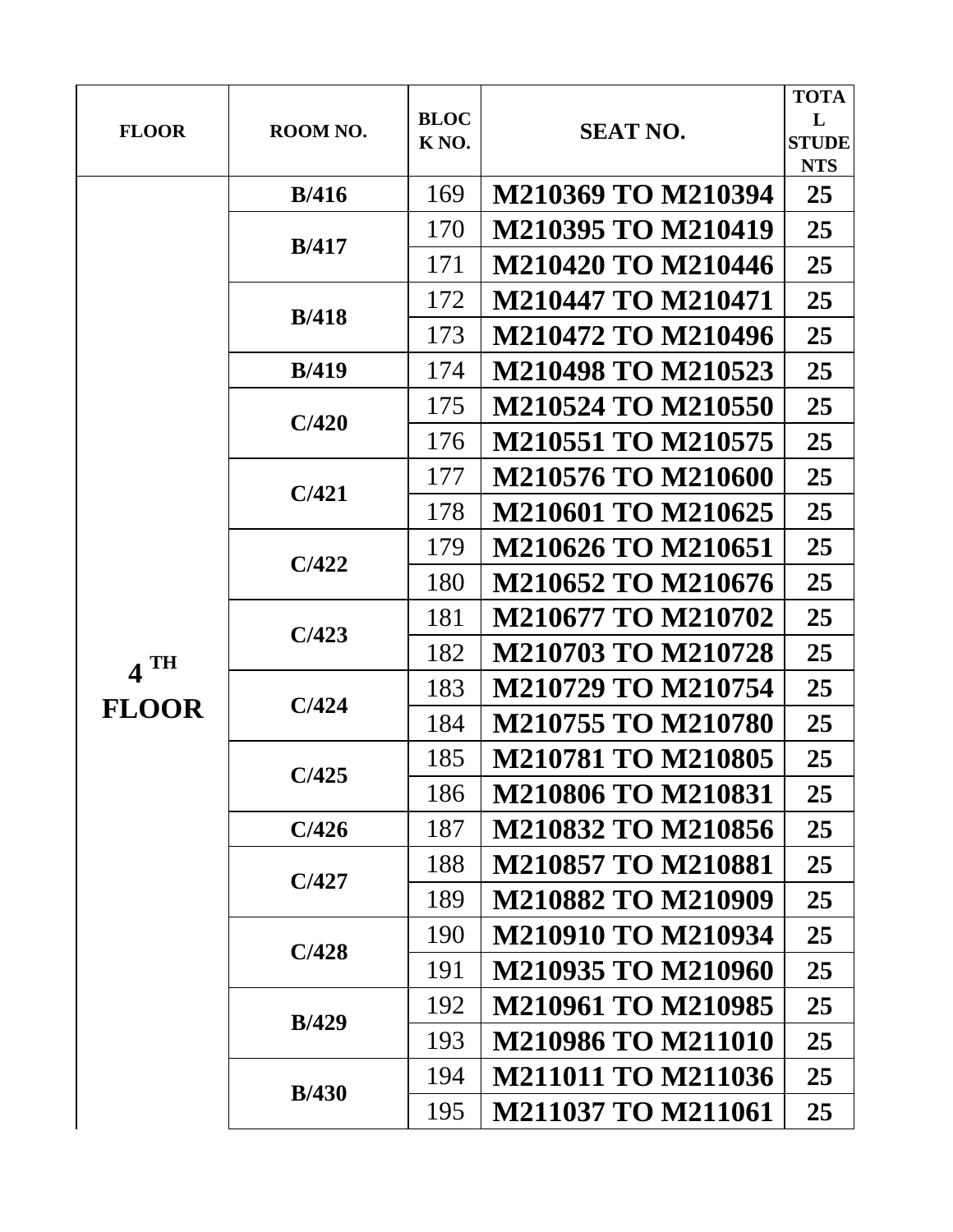|                       |               | 196                              | <b>M211062 TO M211087</b> | 25                                             |
|-----------------------|---------------|----------------------------------|---------------------------|------------------------------------------------|
|                       | <b>B</b> /431 | 197                              | <b>M211088 TO M211112</b> | 25                                             |
| <b>FLOOR</b>          | ROOM NO.      | <b>BLOC</b><br>K <sub>NO</sub> . | <b>SEAT NO.</b>           | <b>TOTA</b><br>L<br><b>STUDE</b><br><b>NTS</b> |
|                       | B/516         | 146                              | <b>M209786 TO M209810</b> | 25                                             |
|                       |               | 147                              | <b>M209811 TO M209835</b> | 25                                             |
|                       | B/517         | 148                              | M209836 TO M209861        | 25                                             |
|                       |               | 149                              | <b>M209862 TO M209886</b> | 25                                             |
|                       | B/518         | 150                              | <b>M209887 TO M209911</b> | 25                                             |
|                       | B/519         | 151                              | M209912 TO M209936        | 25                                             |
|                       | C/520         | 152                              | M209937 TO M209961        | 25                                             |
|                       |               | 153                              | M209962 TO M209987        | 25                                             |
|                       |               | 154                              | <b>M209988 TO M210012</b> | 25                                             |
|                       | C/521         | 155                              | <b>M210013 TO M210037</b> | 25                                             |
|                       | C/522         | 156                              | <b>M210038 TO M210062</b> | 25                                             |
| 5 <sup>TH</sup> FLOOR |               | 157                              | <b>M210063 TO M210087</b> | 25                                             |
|                       | C/523         | 158                              | <b>M210088 TO M210113</b> | 25                                             |
|                       |               | 159                              | <b>M210114 TO M210139</b> | 25                                             |
|                       | C/524         | 160                              | M210140 TO M210165        | 25                                             |
|                       | C/525         | 161                              | <b>M210166 TO M210190</b> | 25                                             |
|                       |               | 162                              | <b>M210191 TO M210216</b> | 25                                             |
|                       | C/527         | 163                              | <b>M210217 TO M210241</b> | 25                                             |
|                       |               | 164                              | M210242 TO M210267        | 25                                             |
|                       | C/528         | 165                              | <b>M210268 TO M210292</b> | 25                                             |
|                       |               | 166                              | M210293 TO M210317        | 25                                             |
|                       | B/529         | 167                              | <b>M210318 TO M210342</b> | 25                                             |
|                       |               | 168                              | <b>M210343 TO M210368</b> | 25                                             |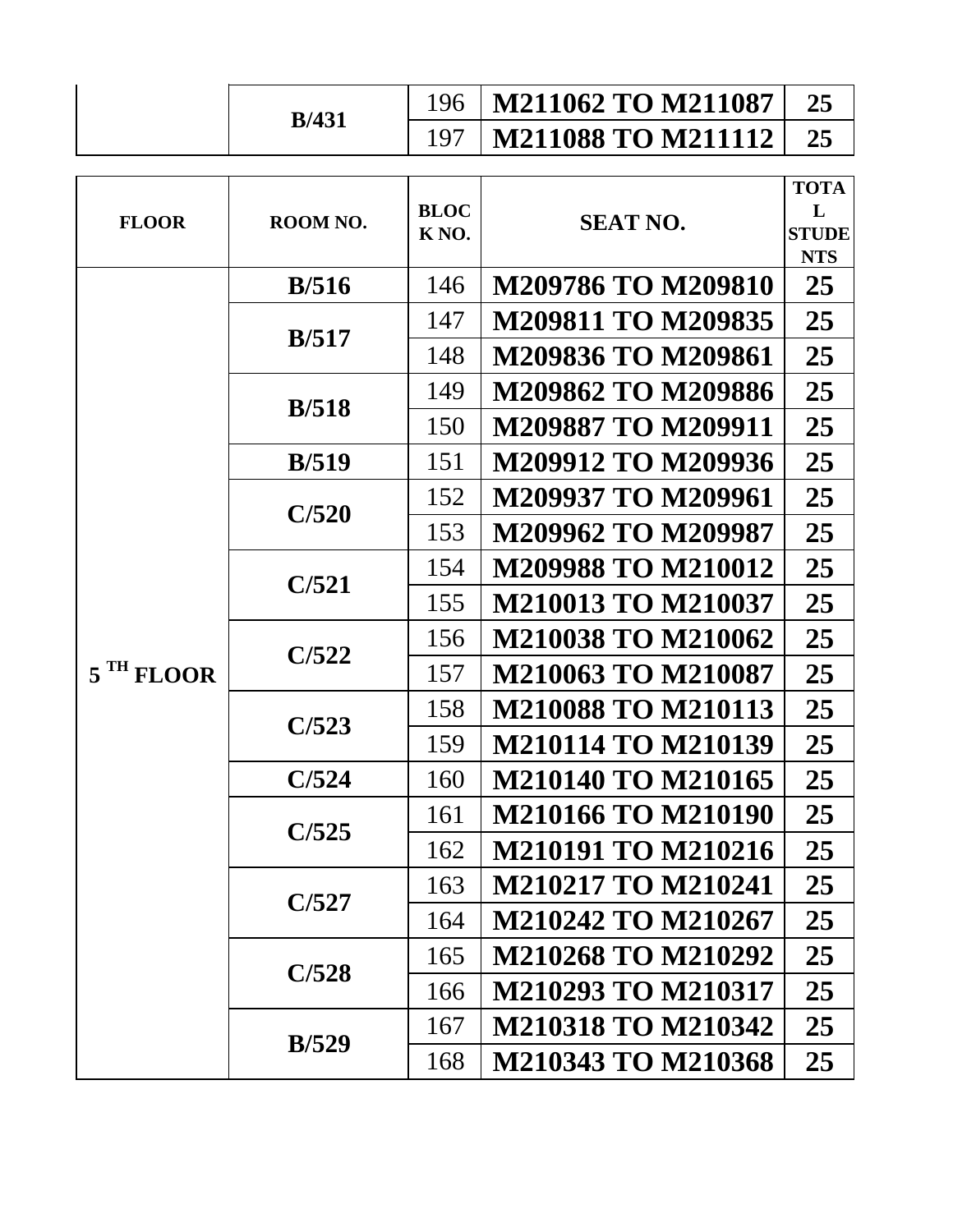| <b>FLOOR</b>          | ROOM NO. | <b>BLOC</b><br>K <sub>NO</sub> . | <b>SEAT NO.</b>           | <b>TOTA</b><br>L<br><b>STUDE</b><br><b>NTS</b> |
|-----------------------|----------|----------------------------------|---------------------------|------------------------------------------------|
|                       | B/612    | 129                              | M209348 TO M209373        | 25                                             |
|                       |          | 130                              | M209374 TO M209400        | 25                                             |
|                       | B/613    | 131                              | M209401 TO M209427        | 25                                             |
|                       |          | 132                              | M209428 TO M209452        | 25                                             |
|                       | B/616    | 133                              | M209453 TO M209477        | 25                                             |
|                       |          | 134                              | <b>M209478 TO M209502</b> | 25                                             |
|                       | B/617    | 135                              | M209503 TO M209527        | 25                                             |
|                       |          | 136                              | M209528 TO M209552        | 25                                             |
| 6 <sup>TH</sup> FLOOR | B/618    | 137                              | M209553 TO M209577        | 25                                             |
|                       | C/620    | 138                              | M209578 TO M209604        | 25                                             |
|                       |          | 139                              | M209605 TO M209630        | 25                                             |
|                       | C/621    | 140                              | M209631 TO M209656        | 25                                             |
|                       |          | 141                              | M209657 TO M209682        | 25                                             |
|                       |          | 142                              | M209684 TO M209709        | 25                                             |
|                       | C/626    | 143                              | <b>M209710 TO M209735</b> | 25                                             |
|                       |          | 144                              | M209736 TO M209760        | 25                                             |
|                       | B/627    | 145                              | <b>M209761 TO M209785</b> | 25                                             |

| <b>FLOOR</b> | ROOM NO.                           | <b>BLOC</b><br>K <sub>NO</sub> . | <b>SEAT NO.</b>           | <b>TOTA</b><br>L<br><b>STUDE</b><br><b>NTS</b> |
|--------------|------------------------------------|----------------------------------|---------------------------|------------------------------------------------|
|              | B/711                              | 101                              | M208630 TO M208657        | 25                                             |
|              | B/712                              | 102                              | <b>M208658 TO M208682</b> | 25                                             |
|              | 103<br>104<br><b>B</b> /713<br>105 |                                  | M208683 TO M208707        | 25                                             |
|              |                                    | <b>M208708 TO M208733</b>        | 25                        |                                                |
|              |                                    |                                  | M208734 TO M208759        | 25                                             |
|              | B/714                              | 106                              | <b>M208760 TO M208784</b> | 25                                             |
|              | <b>B</b> /715                      | 107                              | M208785 TO M208810        | 25                                             |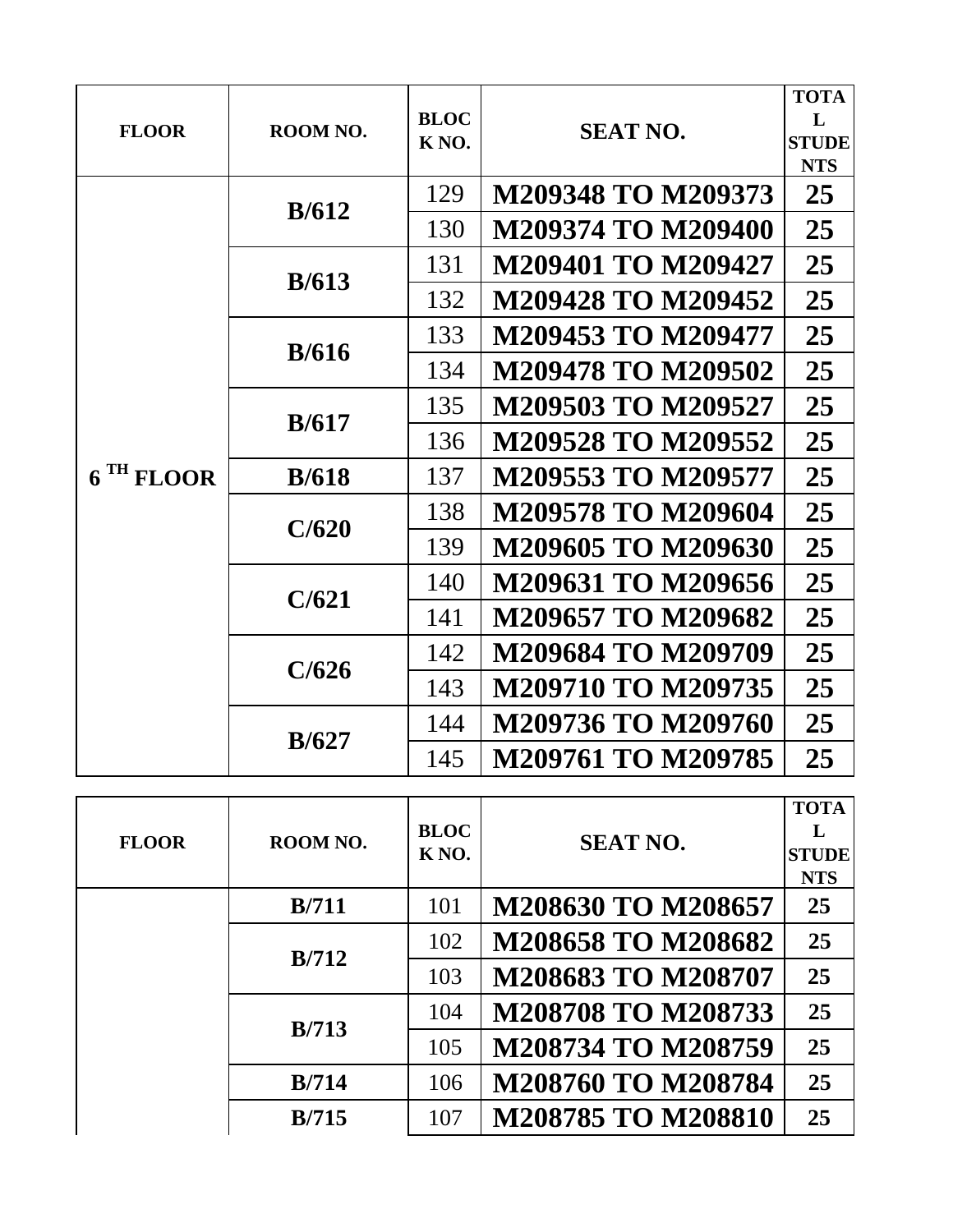|                       |               | 108 | M208811 TO M208835        | 25 |
|-----------------------|---------------|-----|---------------------------|----|
|                       | <b>B</b> /716 | 109 | M208836 TO M208860        | 25 |
|                       |               | 110 | M208861 TO M208889        | 25 |
|                       | B/717         | 111 | M208890 TO M208915        | 25 |
|                       |               | 112 | M208916 TO M208940        | 25 |
|                       | C/720         | 113 | M208941 TO M208965        | 25 |
|                       |               | 114 | M208966 TO M208990        | 25 |
| 7 <sup>TH</sup> FLOOR | C/721         | 115 | M208991 TO M209015        | 25 |
|                       |               | 116 | M209016 TO M209040        | 25 |
|                       | C/722         | 117 | M209041 TO M209066        | 25 |
|                       |               | 118 | M209067 TO M209091        | 25 |
|                       | C/723         | 119 | M209092 TO M209116        | 25 |
|                       | C/724         | 120 | <b>M209117 TO M209141</b> | 25 |
|                       | C/725         | 121 | M209142 TO M209166        | 25 |
|                       |               | 122 | M209167 TO M209191        | 25 |
|                       | C/726         | 123 | <b>M209192 TO M209218</b> | 25 |
|                       |               | 124 | <b>M209219 TO M209243</b> | 25 |
|                       | <b>B</b> /727 | 125 | M209244 TO M209269        | 25 |
|                       |               | 126 | <b>M209270 TO M209297</b> | 25 |
|                       | <b>B</b> /729 | 127 | M209298 TO M209322        | 25 |
|                       | <b>B</b> /730 | 128 | M209323 TO M209347        | 25 |

| <b>FLOOR</b> | ROOM NO.            | <b>BLOCK</b><br>NO. | <b>SEAT NO.</b>           | <b>TOTAL</b><br><b>STUDE</b><br><b>NTS</b> |
|--------------|---------------------|---------------------|---------------------------|--------------------------------------------|
| 1st FLOOR    | <b>Reading Room</b> |                     | 237   M212110 TO M212136  | 25                                         |
|              | <b>Reading Room</b> |                     | 238   M212137 TO M212161  | 25                                         |
|              | 509                 | 239                 | <b>M212162 TO M212198</b> | 25                                         |